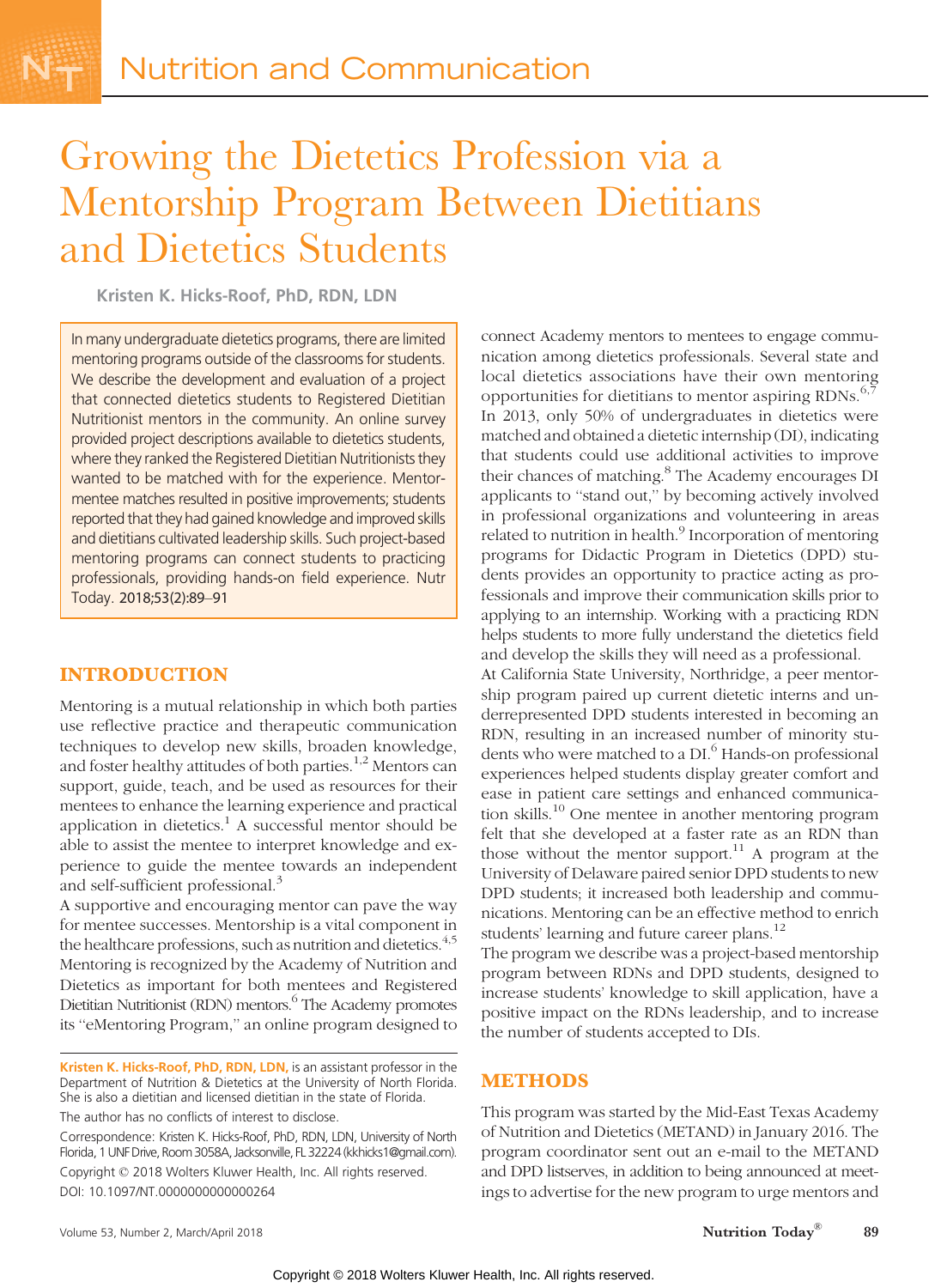mentees to volunteer. Since this was a project-based mentoring program, a variety of examples were given to assist the mentor RDNs with electing their project idea that they wanted to work on with students. Table 1 shows the specific expectations and roles for mentors and mentees.

The RDNs who volunteered to be mentors for the program completed an online Qualtrics survey, which requested they provide name, e-mail, credentials, job title, a project concept, and communication/meeting preferences. Applications were then open to students, which included concise descriptions of RDNs projects along with expectations, and they ranked their top 3 interests. Mentorship pairs were then established by the program coordinator, based on rankings completed by students in their application as well as, to an extent, considerations of qualifications required by RDNs. The mentor and mentee were then introduced via e-mail, sent by the program coordinator, and urged to meet at least once monthly by telephone or in-person and to notify the program coordinator immediately if the pairing did not work out.

After the program, a survey was sent out to mentees and mentors to obtain feedback from the program to assist in the future development of the program. Questions were as follows: (1) How did you hear of the program? (2) Do you feel like you benefited from the program? And (3)

TABLE 1 Description of Mid-East Texas

| <b>Academy of Nutrition and</b><br><b>Dietetics Mentorship Program</b> |                                                                                                         |
|------------------------------------------------------------------------|---------------------------------------------------------------------------------------------------------|
| Component                                                              | <b>Description</b>                                                                                      |
| Program prerequisites                                                  | Junior/senior-level DPD students                                                                        |
| Program description                                                    | Focused on providing hands-on<br>experiences under supervision of a<br>practicing registered dietitian. |
| Program objectives                                                     | As a mentee, you should be able to:                                                                     |
|                                                                        | • Maintain professionalism in the<br>work place                                                         |
|                                                                        | • Foster improved communication<br>skills within the dietetics profession                               |
|                                                                        | • Understand and explain your<br>experiences                                                            |
|                                                                        | As a mentor, you should be able to:                                                                     |
|                                                                        | • Demonstrate professionalism and<br>confidentiality in interactions                                    |
|                                                                        | • Instruct and supervise your<br>mentee and their progress on<br>tasks and/or projects                  |
|                                                                        | • Mentor by sharing personal<br>experiences and guide mentees                                           |

### What is 1 concept that you took away from the program? In addition to the survey, feedback was taken from both groups. Another follow-up was done a year later by the program director. This study was approved by the Texas A&M University Institutional Review Board (IRB2016-0574D).

## RESULTS

There were 17 mentorship pair matches ( $n=25$ ) established for the METAND Mentorship program, with some mentors having more than 1 mentee (as per RDN request). Two mentees dropped out of the program because of unexpected school and work responsibilities, leaving 23 completers of the program.

Most of the participants had heard of the program via e-mail, and a few found out by word of mouth. All participants felt that they benefited from the program in some way, but concepts learned varied. Mentees and mentors alike were happy to be a part of the program and felt that it contributed to their development as nutrition professionals. Students led many of their own projects while being supervised by their mentors. A selective sample of feedback and project descriptions is described in Table 2.

At 1 year, a follow-up was conducted with the 15 students who participated and completed the program. Of the 15 DPD studentswho completed the program, 5 matched to a DI, 6 matched to a DI and master of science combined program, and others were still enrolled in the undergraduate curriculum or no response to the follow-up attempt.

## DISCUSSION AND CONCLUSION

Overall, feedback obtained by participants suggested that the program was beneficial to both mentor and mentee. The DPD students believed that this program provided real-life application of nutrition concepts, improved their communication skills, and contributed to their DI application. Equivocally, benefits for the mentor involved valuable leadership experiences and enhanced communication skills. There are several limitations to this case study. They included lack of strong theoretical framework, using a convenience sampling method and limited follow up. Aspects of the transformative learning theory were utilized to promote changes in knowledge, concepts and behavioral changes for both mentee and mentor. A stronger theoretical framework to develop each stage of the program would strengthen the overall quality and reproducibility of the program. Recruitment was accomplished via e-mail marketing on listserves, in addition to peer-to-peer communication. A lack of strategic sampling brings forth a concern of bias owing to individuals who may not have heard of the program or were unable to complete the application. Only a fifth of the DPD program students at Texas A&M applied for this program, suggesting that it was not for everyone. Two mentor/ mentee relationships disbanded due to some mentee missteps